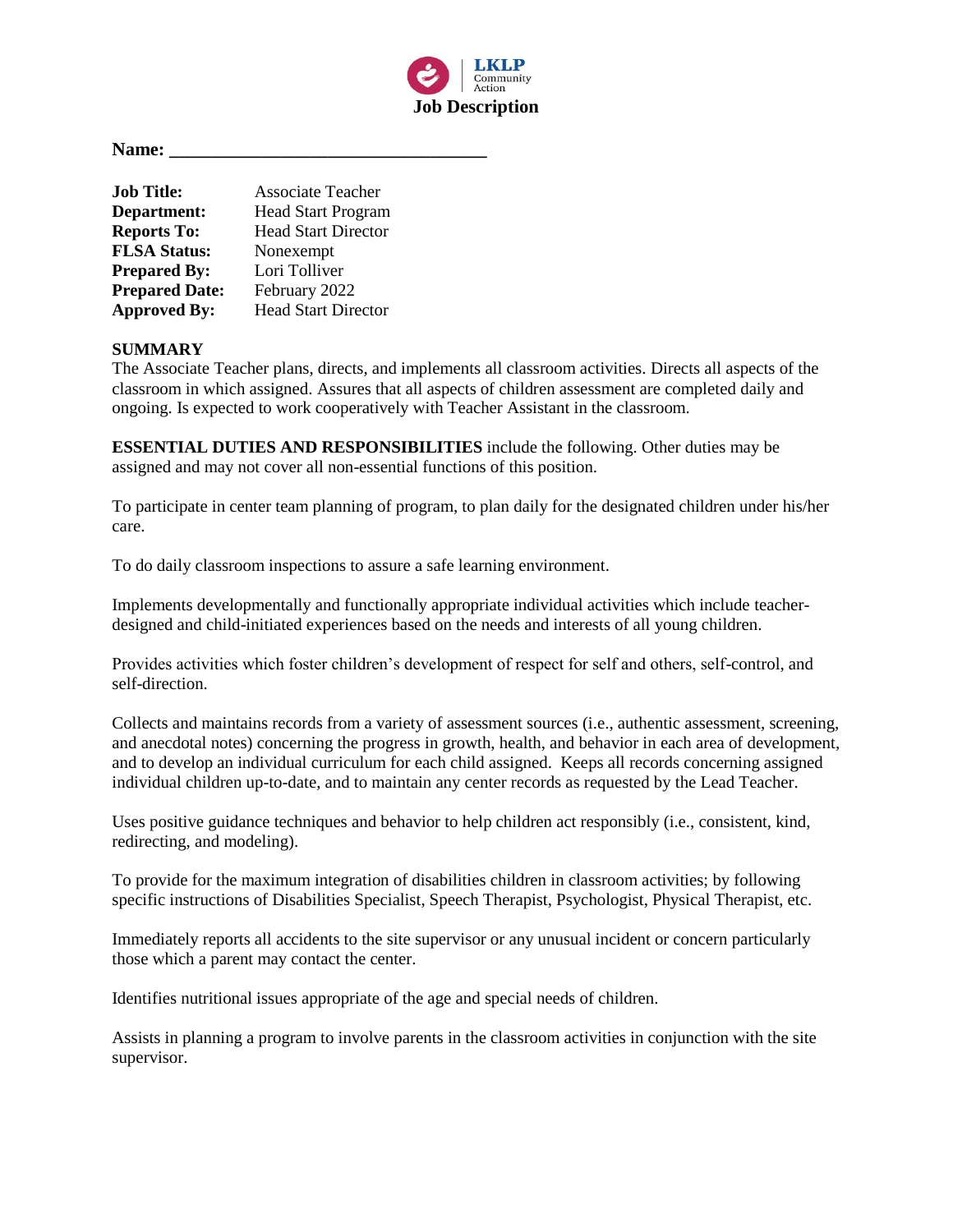Responsible for generating non-Federal (in-kind) match for LKLPHS. Encourages volunteering by parents and community people.

To make a minimum of two (2) home visits on each assigned child during the year, to maintain parent contact throughout the year by phone, notes, parent visits to the center, for a total of at least four (4) formal contacts.

To make home visits and/or inform Lead of any child (ren) needing family services or follow-up when a child has been absent for 3 days.

To provide, written reports to parents of each assigned child's progress.

Assists with serving meals to the children and participates in family style meals with children; eating the same meals unless noted otherwise by physicians' statement.

Follow all rules and regulations as written in the Performance Standards and program policies.

To monitor constantly the safety and well-being of the children. To exercise good sense where safety is concerned. To never leave a child (ren) unattended and to take precautions to prevent accidents.

To assist other center teams, on occasion, by working at their center.

Immediately reports all accidents to Central office or any unusual incident or concern particularly those which a parent may contact the Director.

To become a certified TRIS trainer.

Participates in all training sessions and maintains professionalism through continuing education and professional development opportunities, even if it means out of town training and continues to pursue degree and/or obtain any necessary certifications.

All positions in the child development program are considered child safety sensitive and therefore must pass pre-employment drug screening and submit to random drug/alcohol testing throughout the school year.

Demonstrate dependability, be cooperative, and have willingness to accept supervision.

Respect parents and recognize their strengths and differences in life styles.

To observe confidentiality in regards to staff, families and children; by not discussing a child in front of that child or any child (ren); nor by discussing a child with parents or persons outside the program. Nor by discussing information about staff or families with persons not having the need to know.

Ability to maintain poise and self-control in crisis situations.

Ability to communicate with and be sensitive to the needs of people of various backgrounds.

Exhibits excellent interpersonal and leadership skills.

Ability to focus and prioritize multiple projects simultaneously and meet deadlines.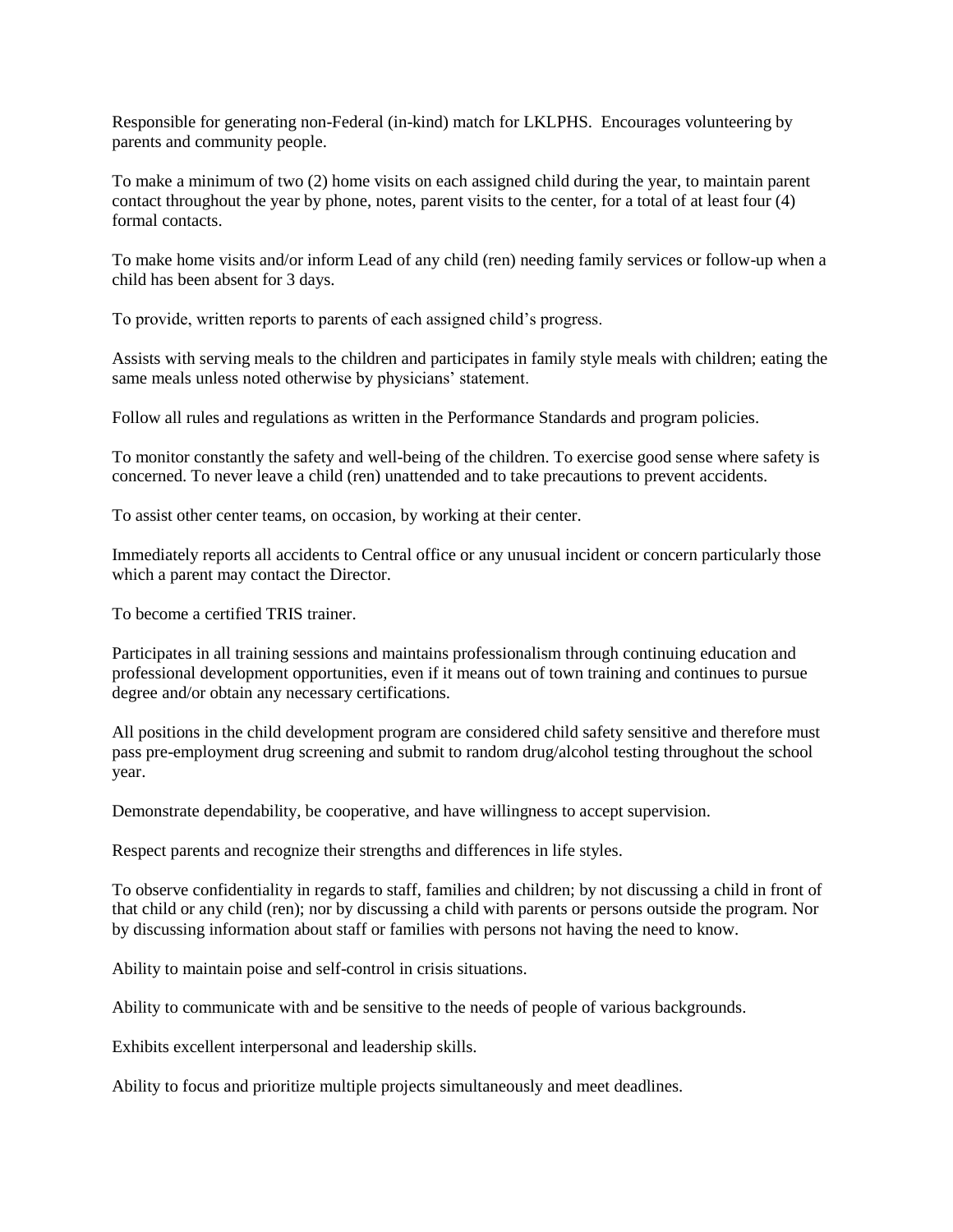Ability to develop and maintain effective working relationships with other agencies and to be cooperative in managing referrals.

Makes good use of time and acts professionally and responsibly in all work areas.

Capable of being able to maintain a professional relationship with all entities of people (staff, Board of Directors, Policy Council Members, Collaborative Partners, officials, and the general public).

Any other duties assigned by Head Start Director or Executive Director.

### **SUPERVISORY RESPONSIBILITIES**

None.

## **QUALIFICATIONS**

To perform this job successfully, an individual must be able to perform each essential duty satisfactorily, have the knowledge, skills and/or ability required. Must have the ability to communicate with young children and families. Have a commitment to providing young children with a wide variety of experiences. Must have a basic understanding of growth and development of young children – the importance of praise, positives self-concept, etc.

### **EDUCATION and/or EXPERIENCE**

Associate Teacher for Infants and Toddlers: Must have a Child Development Associate credential or an Associate degree in Early Childhood Education or related field.

Associate Teacher for Preschool: Must have an AA, BA, or advanced degree in early childhood education or development or a degree in a related field and experience in teaching preschool children is preferred; or a Child Development Associate Credential and be enrolled in a university and working toward one of these degrees to be eligible to be employed in the position of Associate Teacher.

Must have six (6) hours of required state approved training within three (3) months and a minimum of fifteen (15) additional hours of training each calendar year.

Training and experience with young children and/or working with disabilities is preferable.

## **LANGUAGE SKILLS**

Ability to read, analyze, and interpret general business periodicals, professional journals, technical procedures, or governmental regulations. Ability to write reports, business correspondence, and procedure manuals. Ability to effectively present information and respond to questions from groups of managers, clients, customers, and the general public.

### **MATHEMATICAL SKILLS**

Ability to add, subtract, multiply, and divide in all units of measure, using whole numbers, common fractions, and decimals. Ability to compute rate, ratio, and percent and to draw and interpret bar graphs.

#### **REASONING ABILITY**

Ability to apply principles of logical or scientific thinking to a wide range of intellectual and practical problems. Ability to deal with a variety of abstract and concrete variables.

## **CERTIFICATES, LICENSES, REGISTRATIONS**